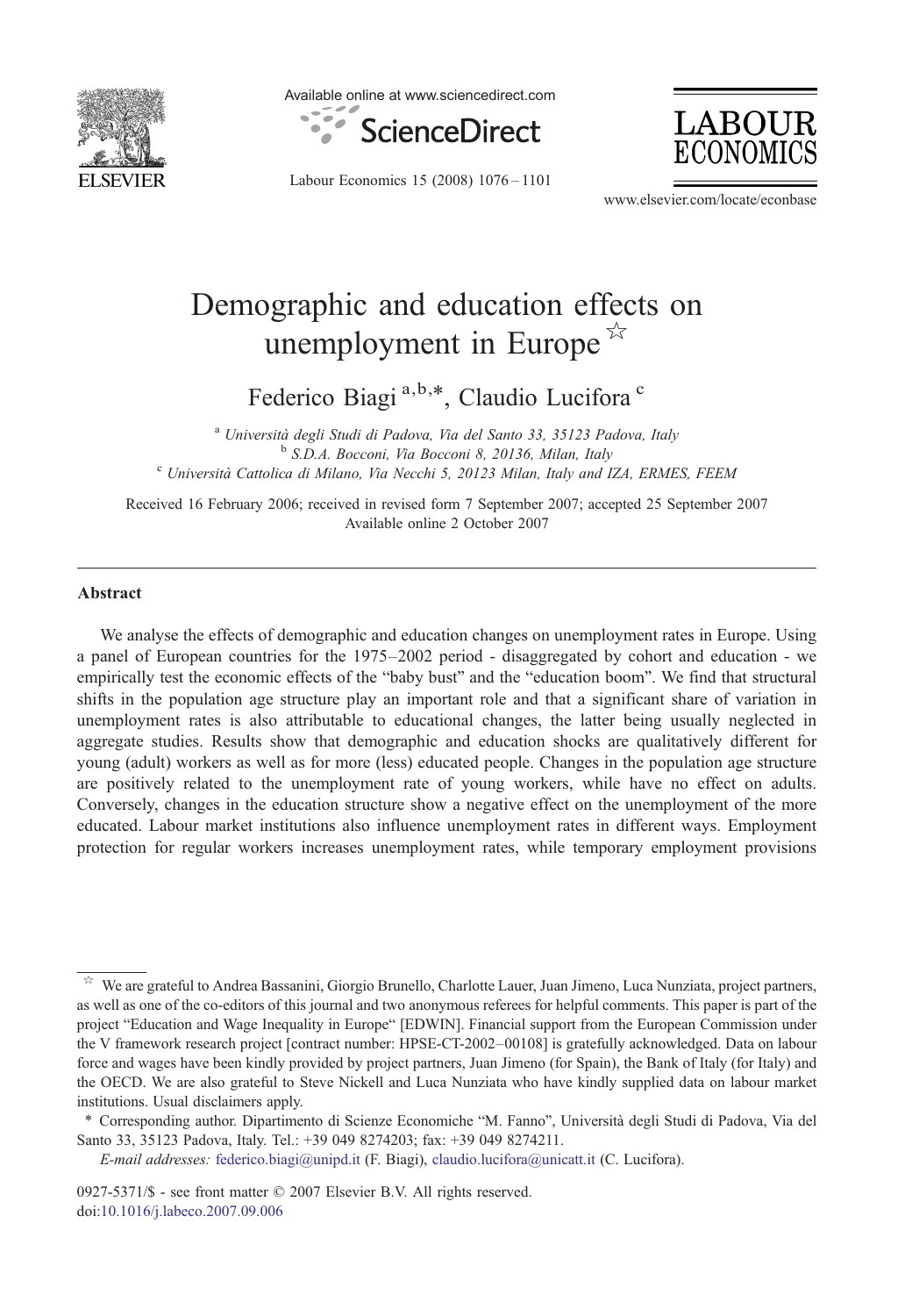reduce it. Unemployment benefits are found to have a displacement effect on unemployment, while corporatism of wage bargaining improves employment performance. © 2007 Elsevier B.V. All rights reserved.

JEL classification: E24; J31; J51; J65 Keywords: Unemployment; Demographic; Education; Labour market institutions

## 1. Introduction

In recent decades most European economies have experienced significant changes in the population age structure which altered the relative position of young versus prime-age workers in the labour market. Over the period 1970–2000, the ratio of the youth population to the adult population increased in most countries during the 1970s and 1980s and then fell in the following decades. Average unemployment rates for young people also increased significantly, up to the late 1980s, and then slightly decreased in the following decades, while adults' unemployment varied only marginally. Over the same period European countries showed substantial changes in educational achievements: both the average number of years of education and the share of individuals with higher education increased significantly. Countries with traditionally low levels of education (at the start of the period) have been catching up, with the number of highly educated people growing in absolute and relative terms. Moreover, education appears to be an important determinant of individuals' performance in the labour market, for more educated workers are two to three times less likely to be unemployed as compared to their low-education counterparts (over the business cycle their relative rates tend to diverge, [Quintini and Martin,](#page--1-0) [2006](#page--1-0)).

These patterns have stimulated extensive research and a fierce debate on the economic effects of changes in the youth share of the population and its relationship with the rise and the persistence of (youth) unemployment. The terms "baby boom" (and "baby bust") have been used in the literature to indicate the substantial increase (decrease) in the size of younger cohorts and other similar changes in the population age structure, while "generational crowding" has been often used to define the worsened economic conditions for the younger cohorts [\(OECD, 1986; Korenman and Neumark, 2000\)](#page--1-0). Similarly, another strand of literature has tried to investigate the effects of the "education boom" and skill-biased technological progress on both unemployment and earnings ([E.U.-IRS, 2002; Bertola et al., 2002; Brunello](#page--1-0) [et al., 2000; Flinn, 1993](#page--1-0)).

While, on the basis of standard textbook's 'supply-demand' analysis, there seems to be agreement on the sign of the effects of a change in the population youth share, yet consensus on the empirical relevance of these shocks is still lacking. The large number of empirical studies that have investigated the economic effects of cohort size, on youth earnings and unemployment, are often difficult to compare due to data and methodological differences, and even when a comprehensive review of the studies is considered and the issue of comparability is carefully addressed, still a great deal of heterogeneity by country and time seems to characterise the experience of European countries [\(Zimmermann, 1991; Korenman and Neumark, 2000; Jimeno](#page--1-0) [and Rodríguez-Palenzuela, 2002](#page--1-0)).

In particular, empirical evidence suggests that a large cohort size will (negatively) affect the earnings levels of the individuals, mainly of that cohort, as well as their unemployment status (or labour force participation). The relevance of the two effects is likely to depend on a number of factors such as the functioning of the labour market, the state of the business cycle, public policies